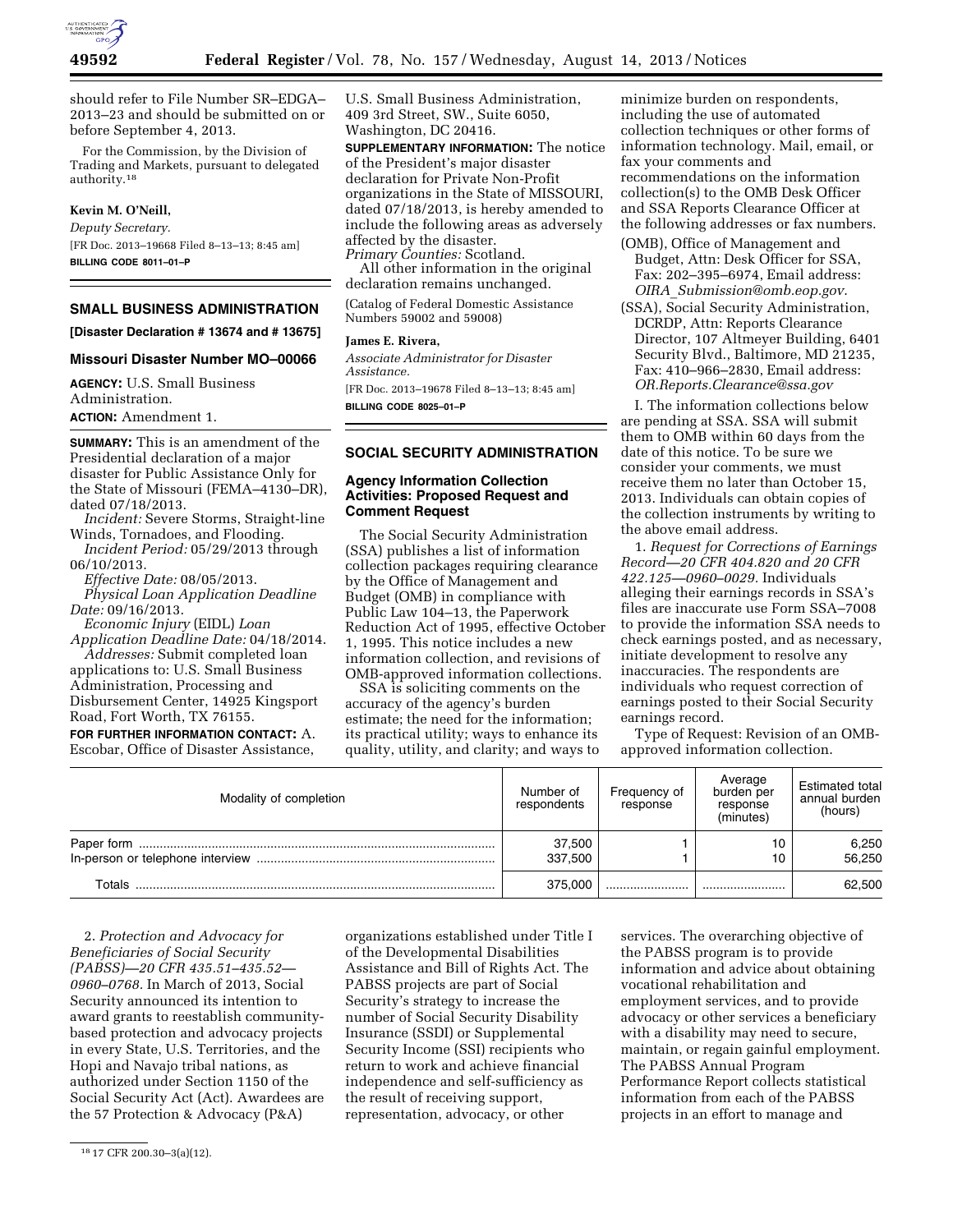capture program performance and quantitative data. Social Security uses the information to evaluate the efficacy of the program, and to ensure beneficiaries are receiving quality

services. The project data is valuable to Social Security in its analysis of and future planning for the SSDI and SSI programs. The respondents are the 57

PABSS project sites, and recipients of SSDI and SSI programs.

Type of Request: Revision of an OMBapproved information collection.

| Modality of completion | Number of<br>respondents | Frequency of<br>response | Average<br>burden per<br>response<br>(minutes) | Estimated total<br>annual burden<br>(hours) |
|------------------------|--------------------------|--------------------------|------------------------------------------------|---------------------------------------------|
|                        | 57<br>5.000              |                          | 60<br>30                                       | 57<br>2.500                                 |
| Totals                 | 5,057                    |                          |                                                | 2,557                                       |

II. SSA submitted the information collections below to OMB for clearance. Your comments regarding the information collections would be most useful if OMB and SSA receive them 30 days from the date of this publication. To be sure we consider your comments, we must receive them no later than September 13, 2013. Individuals can obtain copies of the OMB clearance packages by writing to *[OR.Reports.Clearance@ssa.gov.](mailto:OR.Reports.Clearance@ssa.gov)* 

1. *Promoting Readiness of Minors in Supplemental Security Income (SSI) (PROMISE) Evaluation—Preliminary Activities—0960–NEW.* 

#### *Background*

The Promoting Readiness of Minors in SSI (PROMISE) program pursues positive outcomes for children with disabilities who receive SSI and their families by reducing dependency on SSI. The Department of Education is awarding grants to States to improve the

provision and coordination of services and support for children with disabilities who receive SSI and their families to achieve improved outcomes.

## *PROMISE Evaluation*

With support from the Department of Labor and the Department of Health and Human Services, SSA will evaluate the PROMISE program. SSA will contract with an evaluator to conduct the evaluation. The assessment will require a process evaluation of the PROMISE projects, an impact analysis of important outcomes, and a cost-benefit analysis. This will be a multi-site project conducted in four States. The evaluation contractor and the local PROMISE projects will collect data on project participants.

## *Current Information Collection Request*

SSA will pursue OMB approval for subsequent project surveys and focus group interviews at a later date. In this information collection request, SSA is

only seeking OMB clearance for one preproject activity: an initial intake interview including a request for consent from the participants, documented on a demonstration enrollment form. Local project staff will conduct these interviews at the local project sites, or in areas convenient for the families. The demonstration enrollment form will provide contact information for purposes of project administration, as well as work and education history, and health status, for baseline measurement purposes. The demonstration enrollment form will also allow SSA to obtain informed consent from the participants and their parents or guardians. The respondents are minors receiving SSI who will eventually participate in the PROMISE project, their parents or guardians, and, if applicable, additional household members.

Type of Request: This is a new information collection.

| Modality of completion | Number of<br>respondents | Frequency of<br>response | Average<br>burden per<br>response<br>(minutes) | <b>Estimated total</b><br>annual burden<br>(hours) |
|------------------------|--------------------------|--------------------------|------------------------------------------------|----------------------------------------------------|
|                        | 8,000                    |                          |                                                | 933                                                |

\* Each respondent will complete this forms only once for the duration of the PROMISE project.

This is a correction notice: When SSA published the 60-day **Federal Register**  Notice for this information collection at 78 FR 22935, on April 17, 2013, we included two forms: a demonstration enrollment form, and a consent form. Since then we have combined the two forms into a single form, and updated our burden chart accordingly. In addition, we decided local project staff will conduct the intake interviews and

help the respondents fill out the form, rather than hiring a contractor to do this initial task for the PROMISE project.

2. *Application for Child's Insurance Benefits—20 CFR 404.350–404.368, 404.603, & 416.350—0960–0010.* Title II of the Act provides for the payment of monthly benefits to children of an insured retired, disabled, or deceased worker. Section 202(d) of the Act discloses the conditions and requirements the applicant must meet

when filing an application. SSA uses the information on Form SSA–4–BK to determine entitlement for children of living and deceased workers to monthly Social Security payments. Respondents are guardians completing the form on behalf of the children of living or deceased workers, or the children of living or deceased workers.

Type of Request: Revision of an OMBapproved information collection.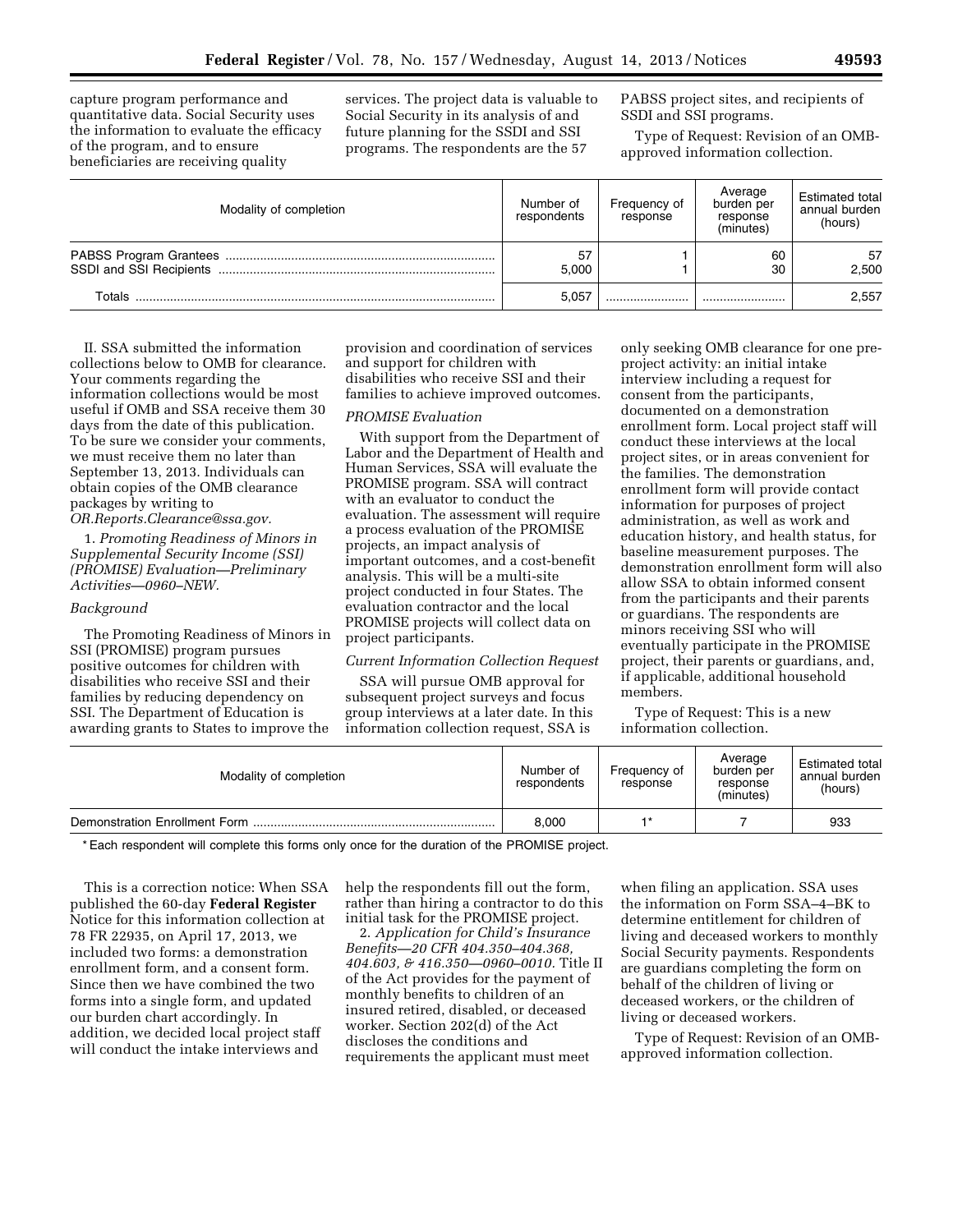| Modality of completion | Number of<br>respondents                                    | Frequency of<br>response | Average<br>burden per<br>response<br>(minutes) | Estimated total<br>annual burden<br>(hours)            |
|------------------------|-------------------------------------------------------------|--------------------------|------------------------------------------------|--------------------------------------------------------|
|                        | 18,500<br>351,500<br>351,500<br>6.000<br>114.000<br>114.000 |                          | 12                                             | 3,700<br>70,300<br>64.442<br>1.200<br>22,800<br>20,900 |
| Totals                 | 955.500                                                     |                          |                                                | 183.342                                                |

3. *Certificate of Coverage Request—20 CFR 404.1913—0960–0554.* The United States has agreements with 24 foreign countries to eliminate double Social Security coverage and taxation where, except for the provisions of the agreement, a worker would be subject to coverage and taxes in both countries. These agreements contain rules for determining the country under whose laws the worker's period of employment is covered, and to which country the

worker will pay taxes. The agreements further dictate that, upon the request of the worker or employer, the country under whose system the period of work is covered will issue a certificate of coverage. The certificate serves as proof of exemption from coverage and taxation under the system of the other country. The information we collect assists us in determining a worker's coverage and in issuing a U.S. certificate of coverage as appropriate. Per our

agreements, we ask a set number of questions to the workers and employers prior to issuing a certificate of coverage; however, our agreements with Denmark, Netherlands, Norway, and Sweden require us to ask more questions in those countries. Respondents are workers and employers wishing to establish exemption from foreign Social Security taxes.

Type of Request: Revision of an OMBapproved information collection.

| Modality of completion                                                       | Number of<br>respondents | Frequency of<br>response | Average<br>burden per<br>response<br>(minutes) | <b>Estimated total</b><br>annual burden<br>(hours) |
|------------------------------------------------------------------------------|--------------------------|--------------------------|------------------------------------------------|----------------------------------------------------|
| Requests via Letter-Individuals (minus Denmark, Netherlands, Norway, &       | 5,320                    |                          | 40                                             | 3.547                                              |
| Requests via Internet-Individuals (minus Denmark, Netherlands, Norway,       | 7.979                    |                          | 40                                             | 5.319                                              |
| Requests via Letter-Individuals in Denmark, Netherlands, Norway, & Swe-      | 280                      |                          | 44                                             | 205                                                |
| Requests via Internet—Individuals in Denmark, Netherlands, Norway, &         | 421                      |                          | 44                                             | 309                                                |
| Requests via Letter-Employers (minus Denmark, Netherlands, Norway, &         | 21,279                   |                          | 40                                             | 14,186                                             |
| Requests via Internet-Employers (minus Denmark, Netherlands, Norway,         | 31,920                   |                          | 40                                             | 21,280                                             |
| Requests via Letter—Employers in Denmark, Netherlands, Norway, & Swe-        | 1,121                    |                          | 44                                             | 822                                                |
| Requests via Internet—Employers in Denmark, Netherlands, Norway, &<br>Sweden | 1,680                    |                          | 44                                             | 1.232                                              |
| Totals                                                                       | 70.000                   |                          |                                                | 46,900                                             |

4. Application Status—20 CFR 401.45—0960–0763. Application Status provides users with the capability to check the status of their pending Social Security claims either via the Internet or the National 800 Number Automated Telephone Service. Users need their Social Security number and a confirmation number to access this information. The Application Status shows users when SSA received the

application, if we requested additional documents (e.g., military discharge papers, W–2s, birth records, etc.), and provides the address for the office processing the application. Once SSA makes a decision on a claim, we post a copy of the decision notice online for the user to view. There are some exceptions to posting a copy online, such as disability denial notices (even if filed electronically) or claims users did

not file via the Internet, as we may not have those notices available for online review. Respondents are current Social Security claimants who wish to check the status of their claims either through the Internet or the National 800 Number.

Type of Request: Revision of an OMBapproved information collection.

| Modality of completion | Number of<br>respondents | Frequency of<br>response | Average<br>burden per<br>response<br>(minutes) | Estimated total<br>annual burden<br>(hours) |
|------------------------|--------------------------|--------------------------|------------------------------------------------|---------------------------------------------|
| Internet Services      | 498.477<br>6,032,016     |                          |                                                | 16,616<br>100.534                           |